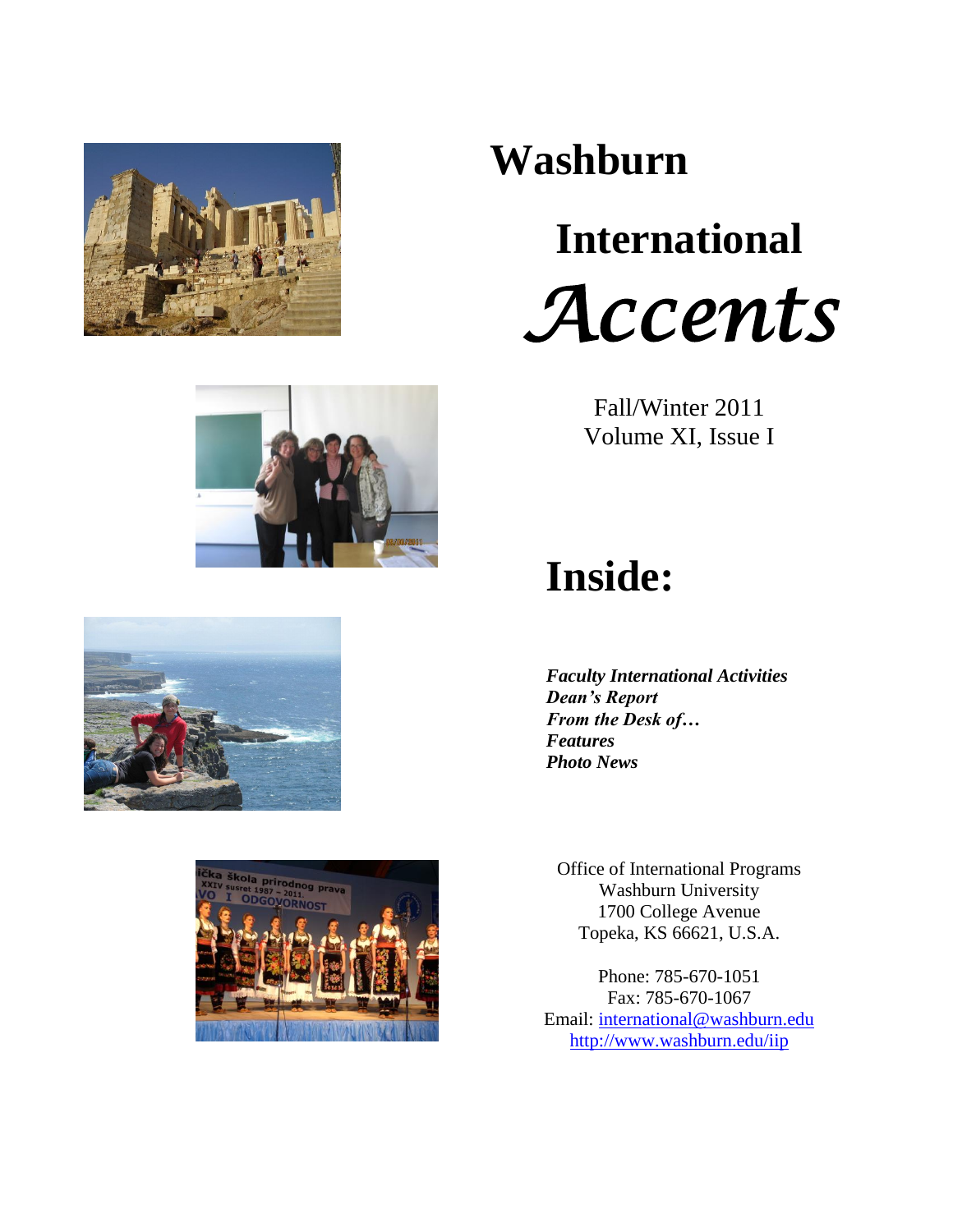### **Faculty International Activity Report**

**Dr. Tony Silvestri** (History) traveled to Dortmund, Germany, in September to attend the premiere of his *Concerto for Choir and Jazz Piano*, written with German composer Tobias Forster. The premiere, and a presentation on lyrics and collaboration, were part of chor.com, Germany's first-ever national choral conference.

**Dr. Judith McConnell-Farmer**, Interim Chair and Professor, Department of Education, coordinated the *Oxford Round Table*: *Women's History* (5 day conference), July 31-August 5, 2011, at Harris Manchester College and Mansfield College, Oxford University, Oxford, UK. Twenty-four participants from the USA representing 12 states and the countries of Canada, Italy, Poland and Taiwan attended the *Oxford Round Table*. Twenty-one papers and twenty reflective discussions were presented by the participants and Dr. McConnell-Farmer presented an additional two papers. From December 28, 2011-January 7, 2012, eighteen Washburn University undergraduate students participated in the *Student Study Abroad in Belize Program* which Dr. McConnell-Farmer developed and directs. The students volunteered in two public and at one private orphanage in Belize and tutored children in these orphanages. They also attended symposium lectures and presented poster sessions at the *Belizean International Symposium in Education*, a three day conference for international scholars. Dr. McConnell-Farmer serves on the Board of Directors of the *Symposium*. The student study abroad program was held in Belize City, Ladyville, Belopan and Caye Calker, Belize, Central America. Dr. McConnell-Farmer and two of her students were featured in a Belizean television program. The activities of the Washburn University students were detailed in an article which was published along with several photographs in the Belize City newspaper.

**Azyz Sharafy** had the opportunity to visit San Sebastian Spain in September 2011. I attended the 2nd International Conference on Image. I presented my paper on Transforming Photographic Images into 3D Artwork: The Conceptual and Visual Process. On this trip I also got a chance to visit the Guggenheim Bilbao Museum Designed by Frank Gehry and see the awesome show by Richard Serra. San Sebastian is a great beach area with good food and wine.



The Parthenon photo by Sharafy **Larry Rute,** adjunct professor of law, and **Kay Rute**, professor of legal studies, traveled to Northern Ireland in September  $2 - 9$ , 2011to visit the family (Adam and Mary Clifford, parents, and Sean, brother) of Caoimhe Clifford, an international exchange student who attended Washburn's School of Nursing last year and who stayed with the Rutes during the 2010 – 2011 academic year. The Cliffords live in Ardglass. While in Northern Ireland, they visited Belfast and

Dublin, as well as taking in much of the natural beauty of the area, including the Giant's Causeway, Tollymore Forest Park, and Coney Island. Historical landmarks, such as Castle Ward, Dundrum Castle, and the site of the Bloody Bridge, were explored.

**John Francis,** Professor of Law**,** spent five weeks in Phnom Penh, Cambodia in during the fall as part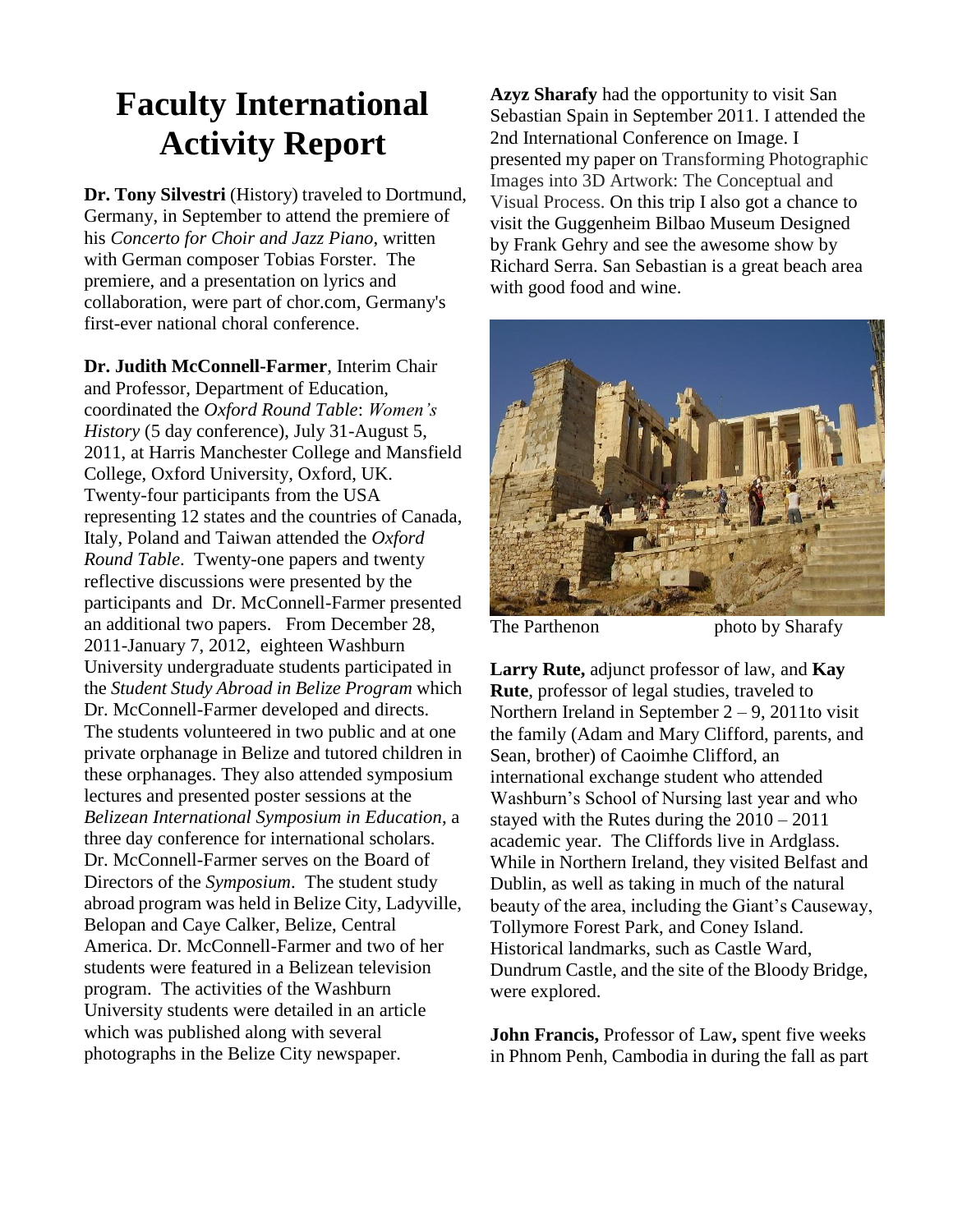of his sabbatical project. While there, he was volunteering at Cambodia's Royal University of Law and Economics (RULE), teaching an advocacy module within a course that focuses on International Humanitarian Law. To learn more about John's experience, please visit this website: http://washburnlaw.edu/clinic/newsletter/2011sum merfall/article1.php

**Dr. Xiaoli (Shiao-Li) Ding**, Professor of Piano, Department of Music, traveled to Seoul and Gyeongju in the Republic of Korea in July, 2011 to participate in the College Music Society International Conference, where she read her paper "Scenes from Piano Education in Today's China," a recent research to examine the rapid development in piano education and its derivation in piano manufacture and music publishing business. While in Korea, she also participated in workshops to explore the traditional Korean music organized by the conference.

### **Dean's Report**

**School of Business**  Russell E. Smith, Associate Dean

During fall 2011, the School of Business continued work to strengthen partnerships and relationships previously reported. With regard to the Magellan Exchange, Professor and Associate Dean Russ Smith and Associate Professor Dmitri Nizovtsev represented Washburn at the annual meeting October 2-4, 2011 in Rennes, Brittany in France. Smith was elected to a two-year term on the Advisory Committee, a position previously held by Nizovtsev. Prior to the meeting Smith visited the University of Liege, a Magellan partner school in French-speaking Belgium. Representatives from the University of Liege had previously visited Washburn in September 2010. A Liege faculty member, Professor Cecile Delcourt, presented her research, "Delivering Bad News to Customers: The Role of Employee Emotional and Technical

Competence" at the School of Business Research Seminar, November 8, 2011, via Skype.

The School of Business received two visitors from Wuhan, China, under the cooperation agreement with the School of Management at the Wuhan University of Science and Technology (WUST). The first visitor was Professor Zeping Tong of the quantitative management area. Professor Tong was at Washburn from mid-September through mid-December observing teaching and pursuing his research and professional development activities. The second visitor was Professor Kailing Pan, Dean of the WUST School of Management, who visited the School of Business on Thursday, December 8, 2011, as part of a visit to Washburn by a WUST presidential delegation. Dean Pan conferred with Dean David Sollars of the Washburn School of Business about current joint projects and possible future initiatives.

At the same time, Associate Dean Russ Smith of the School of Business was in Shanghai at the 2011 International Higher Education (IHE) Conference (of the International Association for Development of the Information Society), December 8-10, 2011. At the conference he presented a paper written jointly with MBA Director and Professor Bob Boncella on the development of the BBA articulation agreement between WUST and Washburn and the building of the relationship that supports the academic program. The paper, "A Report on the Development of an Articulation Agreement on the Transfer of Students from the Wuhan University of Science and Technology to the Bachelor of Business Administration (BBA) Degree Program at Washburn University," is available at in the conference proceedings at [http://martinepeters.files.wordpress.com/2011/12/](http://martinepeters.files.wordpress.com/2011/12/conference_proceedings_ihe_2011.pdf) conference proceedings ihe 2011.pdf. The paper highlighted the over five years of faculty, student, and administrative exchange and planning that led to the articulation agreement for degree-seeking students.

After the conference, Smith spent several days in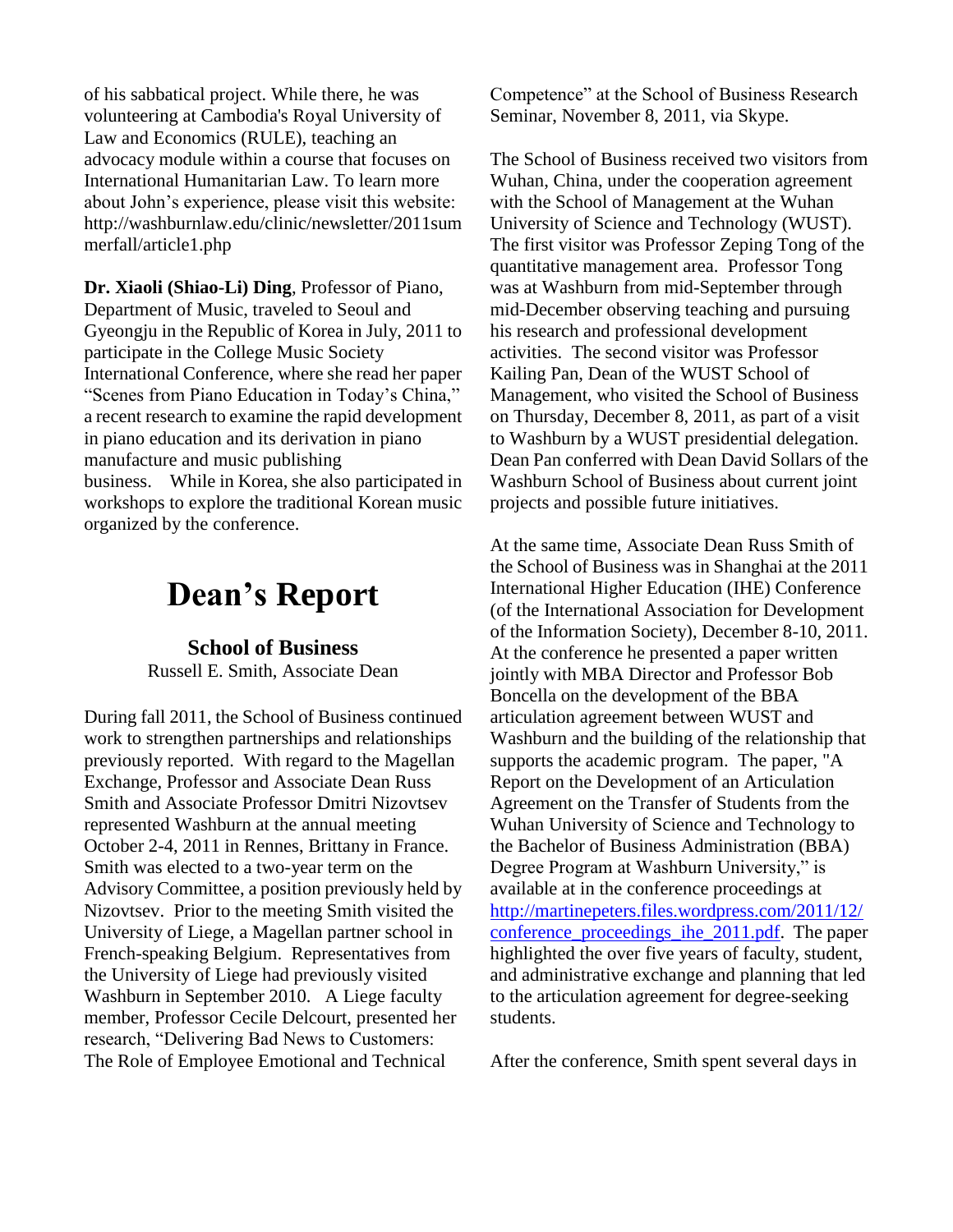Wuhan, conferring with officials and faculty on the implementation of the articulation agreement. At present there are two WUST School of Management students at Washburn pursuing the BBA degree, as well as several others from this year's group of six exchange students who are expected to convert to degree-seeking status. The School of Business international presence generally and China activities in particular were recognized with a four-page spread in the December 2011 issue of *The Ichabod*, the magazine of the Washburn Alumni Association, which is available at

[http://www.washburn.edu/alumni/Magazinefiles/](http://www.washburn.edu/alumni/Magazinefiles/Winter%202011/Winter2011magazine.pdf) [Winter%202011/Winter2011magazine.pdf.](http://www.washburn.edu/alumni/Magazinefiles/Winter%202011/Winter2011magazine.pdf)

During the course of the fall semester, the School of Business made progress in solidifying its emerging relationship with Lower Danube University in Galati, Romania, with the signing of a Memorandum of Understanding following a visit by Dean Sollars and faculty members Michael Stoica and Liviu Florea to Romania last June. Later in the fall, Liviu Florea and Michael Stoica participated in the "Risk in Contemporary Economy International Conference" held at Lower Danude University, October 28-29, 2011. At the conference, they presented the paper "Small Business Struggle in a Developing Economy: Does Organizational Culture Matter?" co-authored with Edit Lukacs. In the summer and fall Florea, supported in part by a Sweet Summer Sabbatical, visited several Romanian universities, including Lucian Blaga University in Sibiu as well as Lower Danube University, where he met with top leaders, professors, and students, with the objective of identifying collaboration opportunities. An agreement with Lucian Blaga University is expected to be finalized soon.

#### **School of Law**

Thomas Romig, Dean

August 4 - 7, 2011 **Linda Elrod** attended the American Bar Association Annual Meeting in Toronto, Canada. She attended meetings of the Family Law Section Council and Publications Development Board. Randall Kessler, incoming chair of the ABA Family Law Section has reappointed Linda to be Editor of the Family Law Quarterly, which she has edited since 1992. He also reappointed Linda to be liaison to the Uniform Law Commission Family Law Joint Editorial Board. As a new appointment, he asked Linda to be the liaison for the Family Law Section to the ABA Rule of Law Initiative for a one year term.

#### **The Republic of Georgia:** *The Judicial Independence and Legal Empowerment Project*

Washburn University School of Law hosted faculty from the [Free University of Tbilisi](http://www.freeuni.edu.ge/index.php?m=234) for initial planning of a National Center of Learning dedicated to Commercial Law in the Republic of Georgia. Faculty visiting August 12-28, 2011 from the Free University were:

- [Natia Khantadze](http://freeuni.edu.ge/index.php?m=328&lng=eng) (Acting Dean of the Law School)
- Archil Giorgadze (Lecturer and "Georgian Railways" LLC Deputy Chief of Operations)
- [Marina Karchava](http://freeuni.edu.ge/index.php?m=298&lng=eng) (Vice Rector and Management Professor)
- Ketevan Kobakhidze (Lecturer in Private Law)

Accompanying the Free University faculty was Michael Diedring, Legal Education Adviser, Judicial Independence and Legal Empowerment Project, Republic of Georgia, East • West Management Institute.

The Free University faculty had a full schedule while at Washburn Law. In addition to planning for the Commercial Law National Center of Learning, they received a week-long training in teaching methods culminating in a presentation to the Washburn faculty on an aspect of Georgian law and a certificate in US Law Teaching from Washburn's Institute for Law Teaching and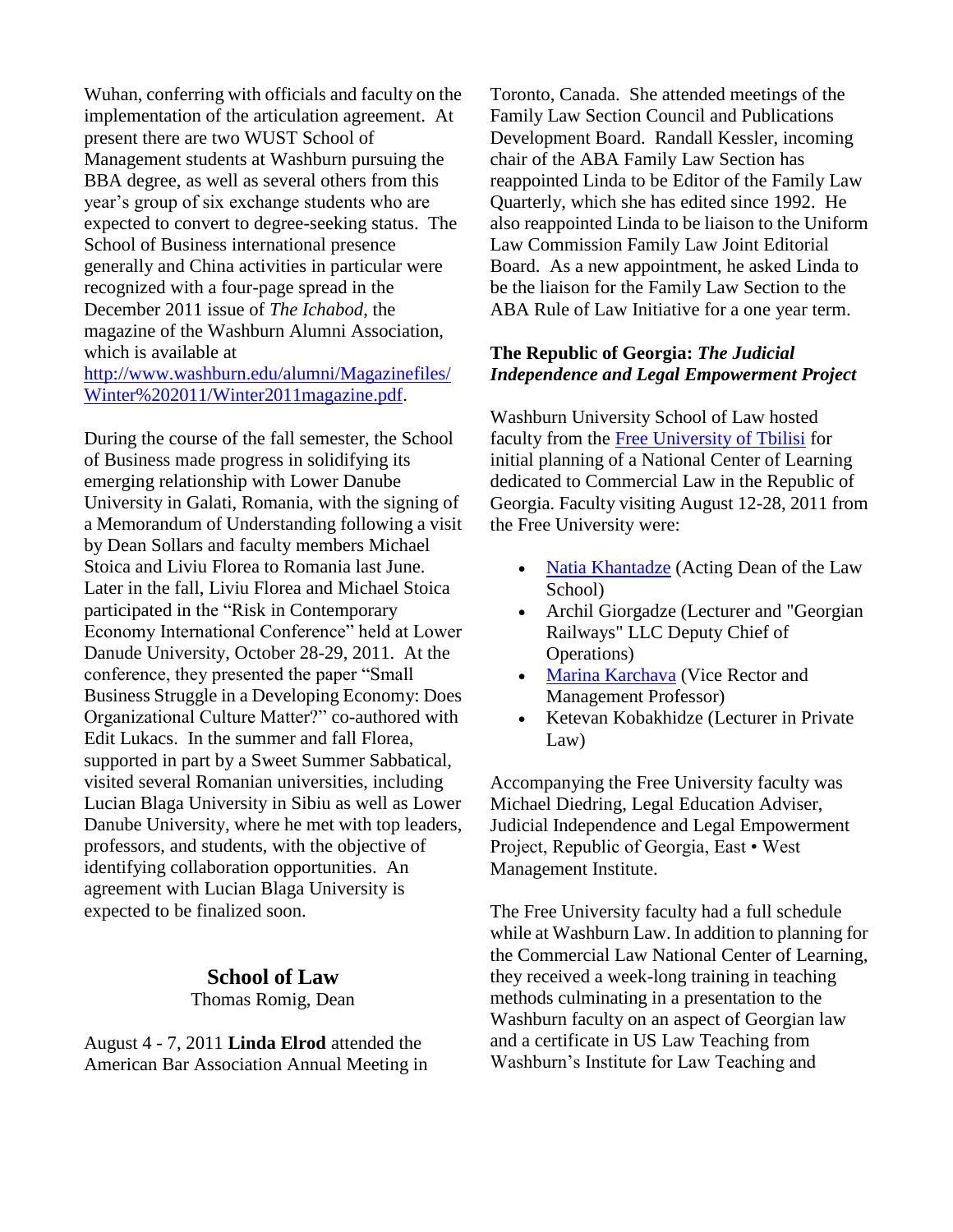Learning. They also attended various classes and met with Washburn Law faculty and visited Kansas City, the Eisenhower Center in Abilene, Kansas, and other area attractions.

**Aliza Organick** delivered a plenary presentation entitled "Introducing Indigenous Legal Theory into Clinical Practice" at the Australian National Conference on Clinical and Experiential Learning at the University of New South Wales in Sydney, Australia. The conference was held September 7-9, 2011.

**Amy Westbrook** presented "U.S. Securities Law and Global Security" as part of a panel on "'Cutting-Edge' issues in Public and Private International Law" at the ABA Section of International Law Fall Meeting in Dublin, Ireland on October 12, 2011.

December 11-18, 2011, **Linda Elrod** was one of nine invited international guests to participate at the 24th Annual Conference of the Kopaoik School of Natural Law on the mountain Kopaonik in Serbia. The school, organized on the principle of the Hexagon of Natural Law - right to life, right to freedom, right to property, right to intellectual ownership, right to justice, and right to a state ruled by law, draws 1500 attendees for the entire conference. Linda spoke on "Hearing Children's Voices in Hague Abduction Cases" for the session on Right to Freedom of Personality. You may read Linda's article "The Serbia Experience" toward the end of this publication.

#### **School of Nursing**

Monica Schemier, Dean

The School of Nursing faculty and students have traveled/studied abroad this year meeting with nursing faculty at schools in Hungary, Finland, and Northern Ireland. We are committed to helping both students and faculty exchange information and ideas from our colleagues in other countries in the field of Nursing.



*Sue Unruh, left, 2 faculty at Mikkeli University, and Debbie Isaacson, right*

Our first group of students in the TransAtlantic Double Degree (TADD) program completed their studies at Washburn in the Fall 2011 semester and have 2 degrees!

We currently have 4 students participating in our TADD program. Two students, Zachary Nehring and Suzi Sipe, are currently at Mikkeli University of Applied Sciences in Savonlinna, Finland. They will complete their studies there and then study at the University of Szeged, Hungary. Two other students, Morgan Hutcherson and Jana Latendresse, completed studies at Queen's University, Belfast, and are beginning their semester at the University of Szeged, Hungary. These students will all earn an additional degree through this program.

The School of Nursing also has had students complete our short-term study abroad program. Two students, Briton Alexander and Megan Christiansen, completed the Community/Public Health class and clinical in the fall 2011 semester, and 2 students, Julianne Sirois and Kristen Navarre, are currently at Queen's University, Belfast and will complete the Mental Health Nursing class and clinical.

One of our students, Rebekah Satterfield, completed a School of Nursing Honor's Project on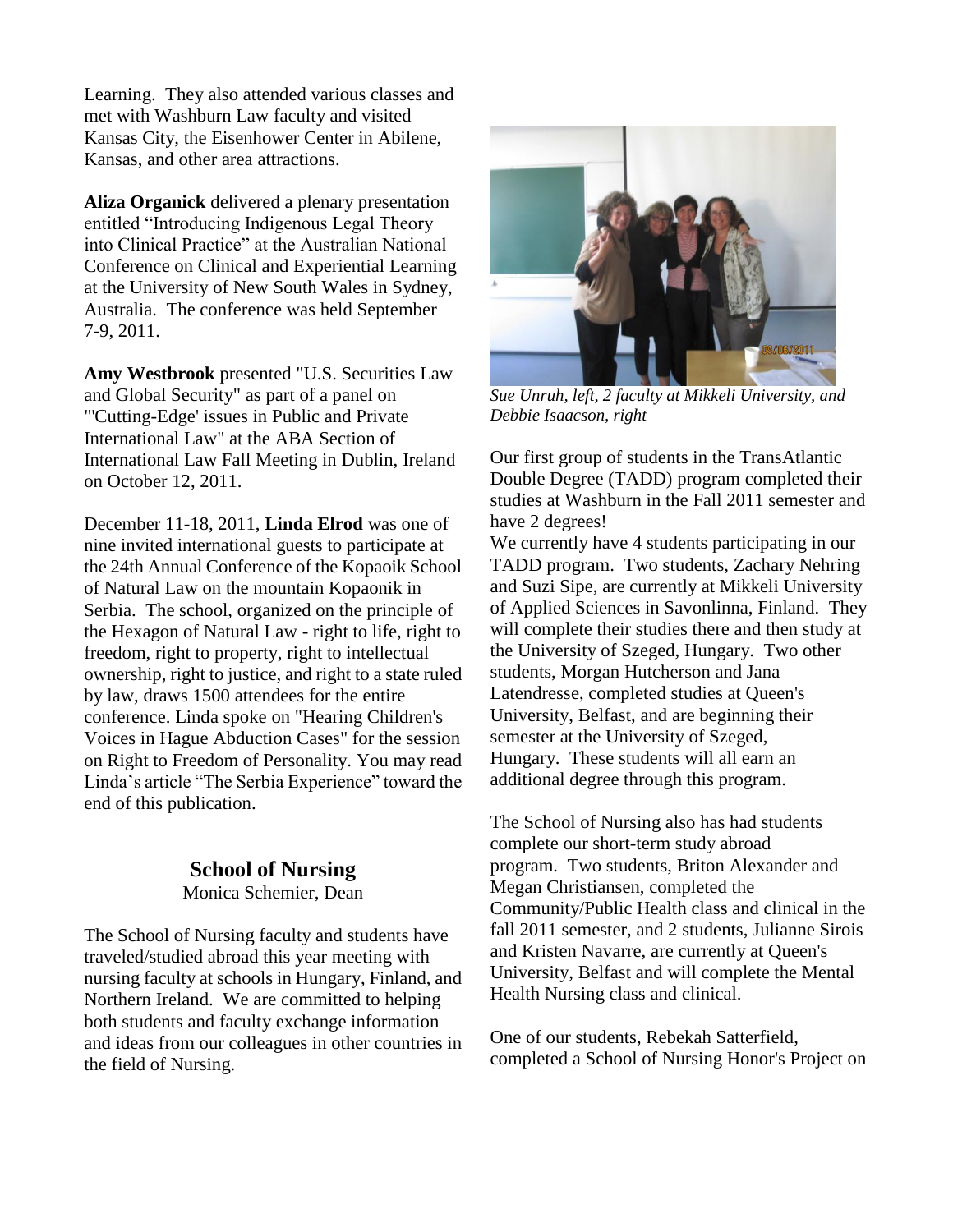creating a template as a Nursing elective for students who choose to go on a medical mission to other countries.



*The first one, labeled "aliens" is of Marian Jamison, WU SON, Ibolya Tulkan, University of Szeged, Maryellen McBride, WU SON, and Erika Erodosi, University of Szeged.*

We have had faculty participate in interesting exchanges: 2 faculty, Sue Unruh and Debbie Isaacson, went to the Mikkeli University of Applied Sciences in September and lectured in the area of Nursing Leadership and Ethics. In November, 2 other faculty, Dr. Maryellen McBride and Dr. Marian Jamison, traveled to the University of Szeged to exchange ideas and information on Evidence Based Nursing.

#### **College or Arts and Sciences** Gordon McQuere, Dean

The College of Arts and Sciences has been busy as usual with international activities that include having our students travel abroad, international students studying here, and offering coursework that raises awareness of international issues. For example, a total of 17 students from German, French and Spanish, received Study Abroad Scholarships through the Department of Modern Languages. Further, Departments in the College offered a variety of courses with an international

emphasis. Here is a sampling: Dr. Sharla Blank, Anthropology of the Caribbean; Dr. Mary Sheldon, Stories from Around the World; Dr. Kim Morse, Indigenous Latin America; Dr. Sara Tucker, History of the Middle East; Dr. Tom Prasch, Modern Africa; Prof. Linsey Moddelmog, Introduction of International Politics; Dr. Barry Crawford, World Religions; Dr. Sangyoub Park, Sociology of East Asia; Dr. Mary Sundal, Peoples and Cultures of Africa. These popular classes present a marvelous opportunity for our students.

### **From the Desk of …**

### **Tina Williams, Study Abroad Coordinator**



*Tess Wilson (front) Enjoying the view from a cliff on the Aran Islands, Ireland. Photo by Tess Wilson*

Congratulations to the Winners of the 2011 Study Abroad Photos Essay Contest.

1st Place: Tess Wilson, \$100, "Homesick", Ireland, Academic Year 2010-2011 2nd Place: Stefanie Stuever, \$75, "Que lo Que?" Dominican Republic, Spring 2011 3rd Place: Lauren Buser - \$50, "Finding my Confidence While Traveling Abroad", Austria, Summer 2011 Honorable Mention: Korissa Gillespie "Seize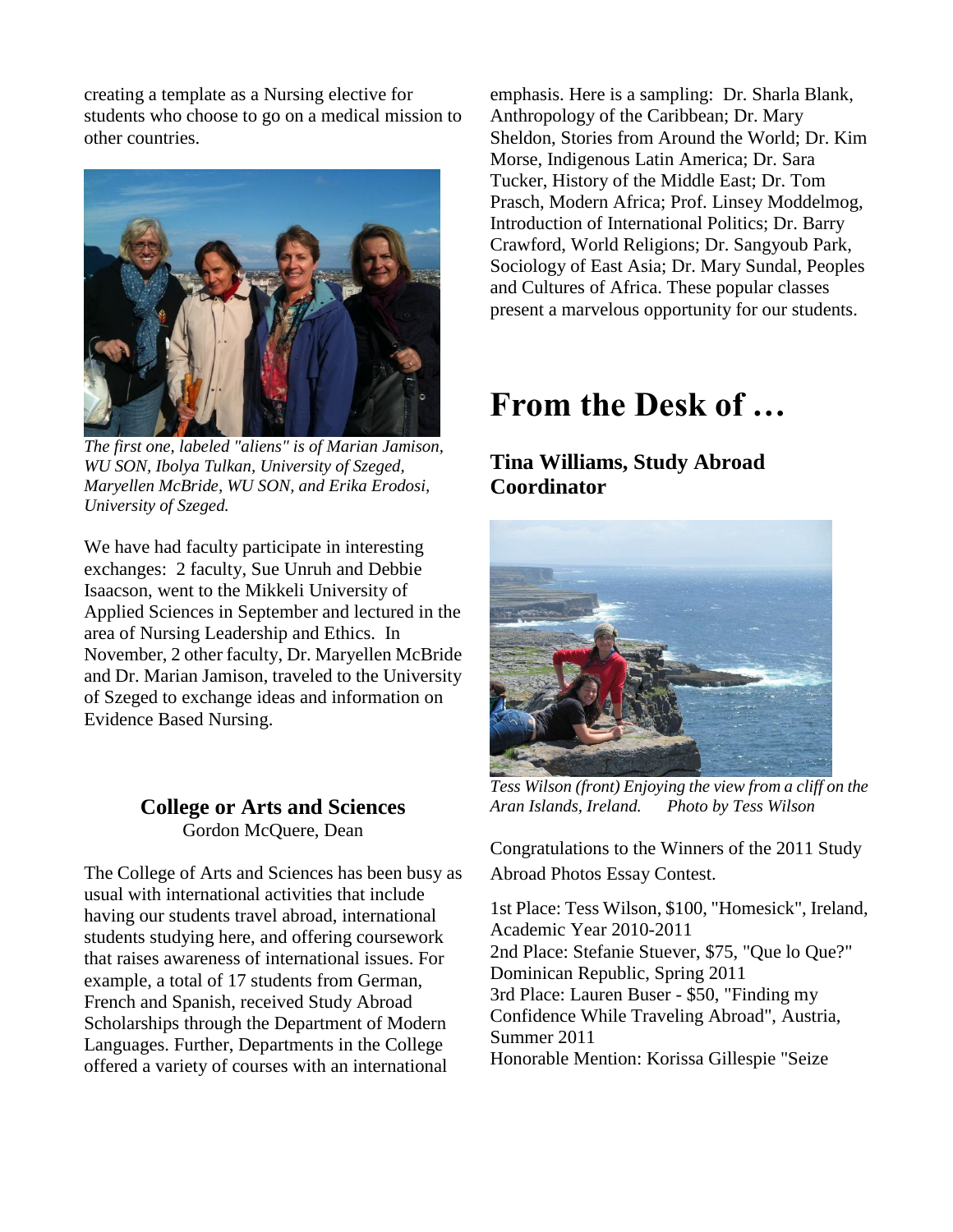Every Opportunity to Discover", Multiple Countries, Summer 2011

Visit the Office of International Programs website: [www.washburn.edu/iip](http://www.washburn.edu/iip) to view all of the 2011 wining photos essays and former contest winners as well.

### **Heidi Staerkel, Coordinator, International Student Services**

In August 2012, the Office of International Programs was very pleased to welcome the largest fall class in recent memory - 100 new and transfer students - to campus! Our four largest student groups in the Fall were from China, Paraguay, Germany and Saudi Arabia, and we also welcomed students from Bahrain, Hungary, Finland, and Romania, among several other countries!

In November, I travelled to London again to represent Washburn at the Hotcourses Global Student Fair. Before the fair, I had the opportunity to meet with two representatives from the US-UK Fulbright Commission/EducationUSA, which was invaluable for me, because they helped me understand the main differences between the U.K. and U.S. systems of higher education, including the application process. I also visited the Graveney School, located just outside of London, in Tooting. There, I had the opportunity to speak with four  $6<sup>th</sup>$ form students (equivalent to high school seniors) about studying in the U.S. Because the U.K. and U.S. systems are quite different, it was great to have the opportunity to help these students learn more about the admissions process, as well as our liberal arts education system, in the U.S. There continues to be increasing interest in studying in the U.S. in the U.K. Students at the fair were so interested, in fact, that I did not even have the opportunity to sit down between 11 a.m.-5 p.m. due to the large number of students.

I would also like to take this opportunity to recognize and congratulate our Fall 2011 graduates:

Alvaro Achon - Paraguay - BBA in Economics Carlos Cabezas - Colombia - BM in Instrumental Performance Jongtak Choi - South Korea - BBA in Accounting Isabella Gichiri - Kenya - BBA in Economics and Finance Cristoffer Landqvist - Sweden - MBA Sijan Mainali - Nepal - BBA in Accounting David-John Tiemens - Canada - BBA in Economics and Finance Jacki Tipping - Canada - BA in Sociology Sattya Tiwari-Acharya - Nepal - BS in Nursing

### **Kelly McClendon, Coordinator, Intensive English Program**

Lecturer/Coordinator, Intensive English Program As I look over the events from the fall semester, I am reminded of the great turnout for the Celebration of Cultures event in November. There was an increase in student participation this year and a wide variety of performances from traditional Chinese watercolor to modern dance. Also, the Intensive English Program writing class did pair with students from a sociology class for projects. They also successfully completed interviews and surveys on campus to finish out a great semester. Now, I am pleased to report another significant increase in our program for the spring. We have 55 students enrolled with an additional 21 students coming Japan for the three-week Washburn-Fukuoka Exchange. Besides the increase in students, the IEP is more diverse this spring, enjoying students from Paraguay, Saudi Arabia, China, Iran, Mexico, Russia, Brazil, Finland, Hungary, Kuwait and Korea. This facilitates authentic communication during class. We have four returning adjuncts this semester: Mary Ann Wittman, Don Field, Tom Kennedy and Meg Atwood.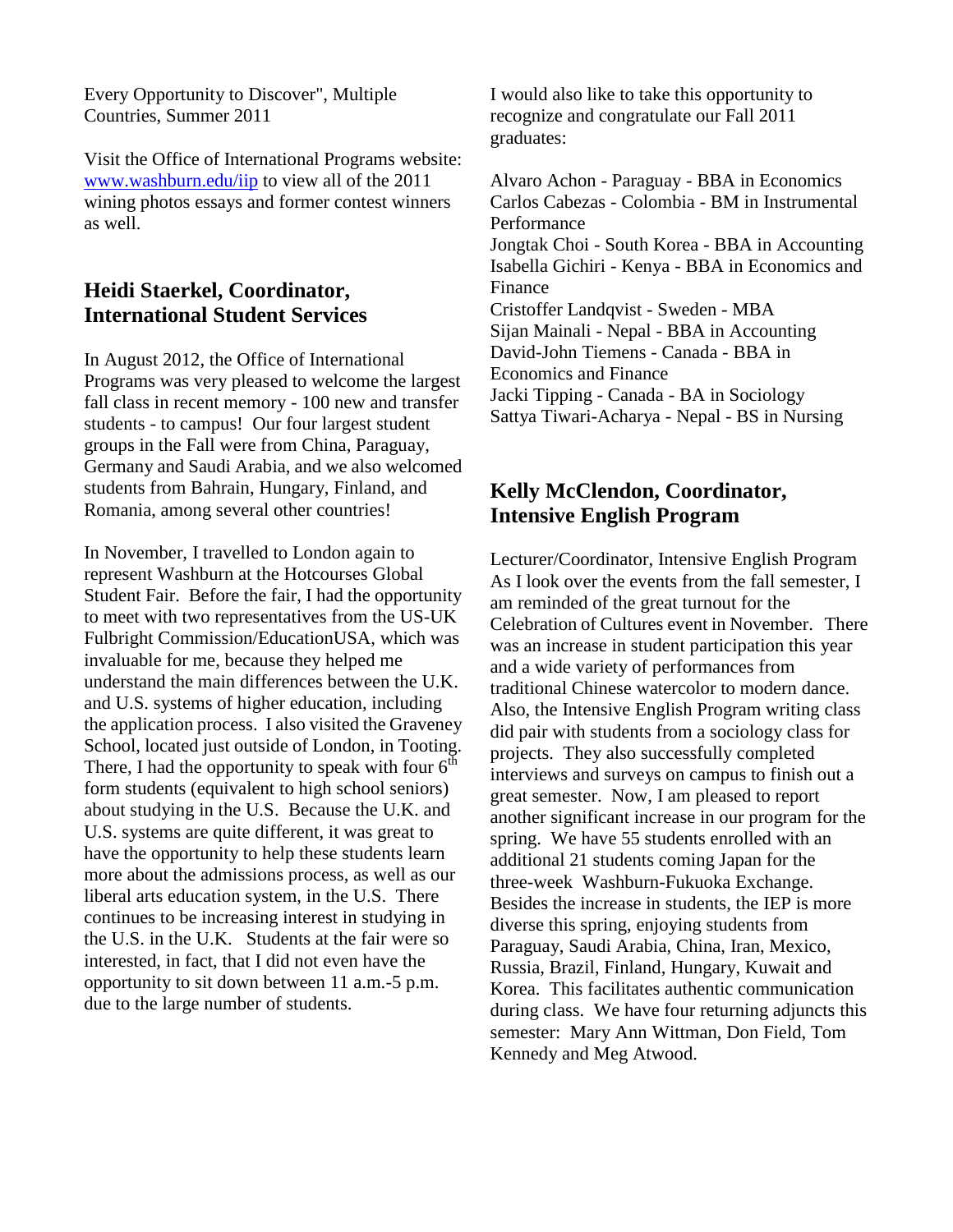### **Bassima Schbley, President of ICT**

The vital factors essential for a successful program are commitment and the hard work put forth by various people with similar passions and aspirations. The International Center of Topeka (ICT) is fortunate to have hard working board members as well as dedicated community supporters focused on the same purpose which is providing quality services and opportunities to the international students attending Washburn University.

They say a "picture is worth a thousand words", and I have been very fortunate to see many pictures where people from various walks of life express their enthusiasm and pride at making a difference in the students' lives. Two such examples are these ICT Board members -- Alice Soper and Anita Epps. Alice is retired from work in medical and social service positions and has volunteered teaching English for the Foreign Born (EFB) and fund raising for ICT for over 25 years. Anita is a retired social worker and has volunteered for EFB for three years. On Tuesday, January 18, 2012, when Alice and Anita met with their returning and new students, they were unable to hide their excitement about starting a new semester with the students and providing them with needed tutoring. I was able to see that Alice and Anita are more than a teacher and a social worker: they are willing to make sure that the students succeed in life and obtain the necessary skills so they can become self-sufficient.

ICT is able to provide support to international students and International Program staff by coordinating various services such as tutoring, transportation, education, and cultural events for over 290 students. In addition, ICT is able to help ensure that qualified Washburn students travel to various parts of the worlds to study from two weeks to a year.

On Friday, November 11, 2011, the Washburn

University International Club presented Celebration of Cultures. This successful event attracted people from various ages and backgrounds. The audience was entertained for three hours by the international students who demonstrated their talents in dancing, playing musical instruments, singing and fashion and magic shows.

We would not exist without the continuous support of community volunteers, and we thank them for their devotion. The ICT Board members and I join in wishing you a prosperous and safe New Year.

### **Feature-The Serbia Experience**

Linda Elrod, Distinguished Professor of Law

With the financial assistance of International Programs, I traveled to Belgrade, Serbia, to participate at the Kopaonik School of Natural Law. Started in 1987 on the mountain Kopaonik, the School is founded on the hexagon of natural law the right to property, the right to life, the right to freedom, the right to justice, the right to a state ruled by law, and the right to intellectual creation. Now in its twenty-fourth year, the School meets every December from the 13-17th. I was invited to speak on "Hearing Children's Voices in Hague Abduction Cases" for a session on Right to Freedom of Personality.

This year's theme "Natural Law & Responsibility" allowed for papers on a wide range of subjects. There were 240 papers accepted; about 290 rejected. The materials comprised four books, each about three inches thick. My article appears in the first book. Over 1500 judges, lawyers, students and professors attended the conference. The three hour opening session included introductions and welcomes by dignitaries as well as a two hour speech by the founding and still current President